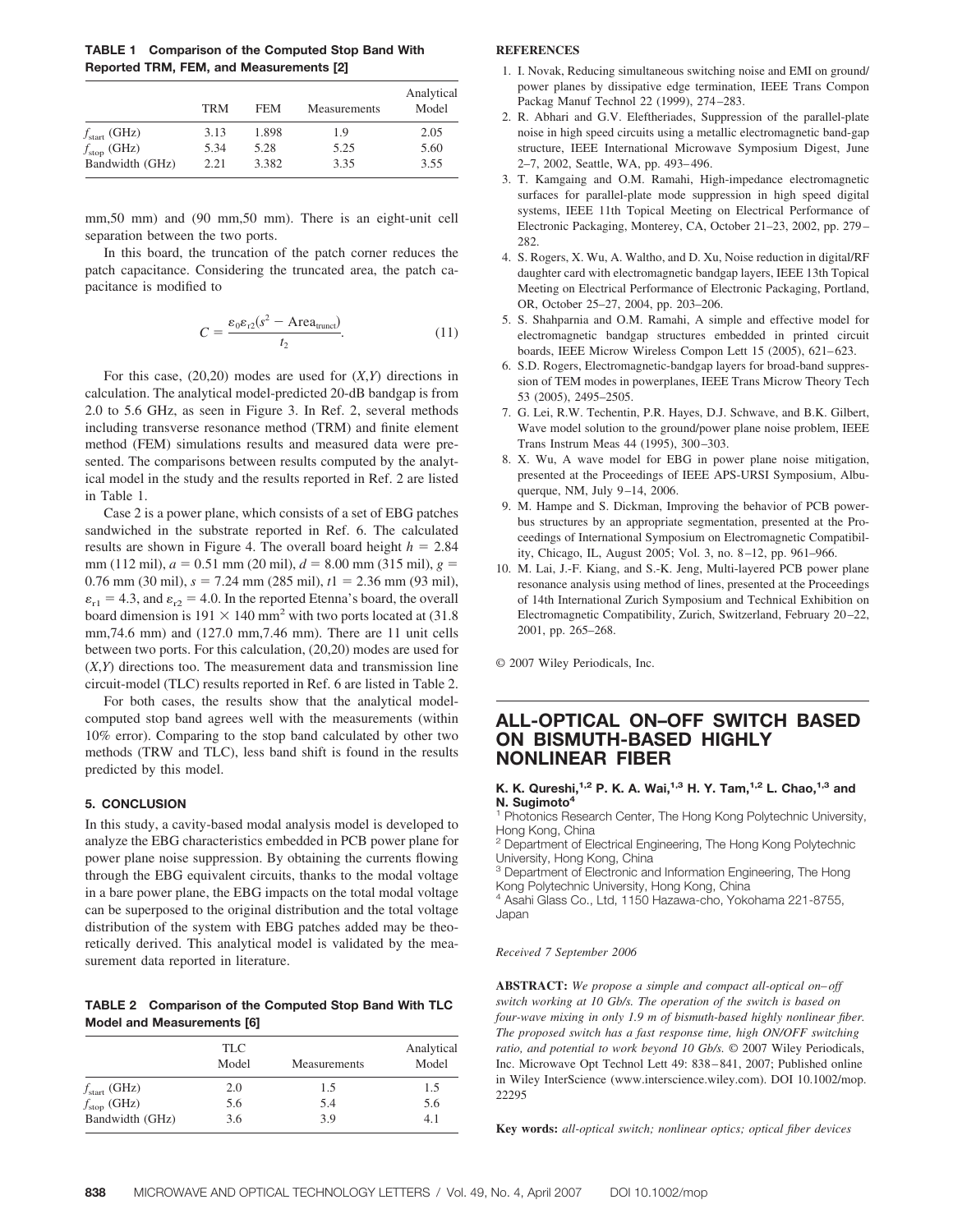# **1. INTRODUCTION**

Optical networks utilizing fast packet switching are expected to provide the required capacities and flexibility in the next generation high-speed optical networks [1]. An all-optical switch will be one of the key component in future high capacity optical networks. Hitherto, a variety of switching schemes have been reported and demonstrated [1–6]. Nonlinear optical fiber loop mirror (NOLM), pioneered by Doren and Wood [2], is a Sagnac interferometer that makes use of cross-phase modulation (XPM) for optical switching. It can switch pulses that are several femto-second long. However, NOLM-based devices require long interaction lengths, which makes the overall system very bulky. In addition, their operation suffers from the signal polarization dependence and careful control is needed to ensure their stable operation. A switching scheme based on self-induced gain modulation (SGM) in the cascaded SOA configuration by counter propagating the data and control signals has been demonstrated [5]. The scheme offers large extinction ratio but the switching scheme is limited. Ultrafast switching based on four-wave mixing (FWM) in polarization maintaining fiber loop has been reported in a number of studies  $[6-8]$ . Performance of the scheme is mainly limited by its low efficiency due to limited nonlinearity of available fiber. This means long length of fiber is often needed and phase-matching condition is often compromised.

In this letter, we propose an all-optical on– off switch based on FWM using only 1.9 m of bismuth-based highly nonlinear fiber (Bi-HNLF) (courtesy of Asahi Glass). The control and data signals together are launched into the Bi-HNLF, which serves as the all-optical on– off switch. When the control signal is high, i.e. the ON state, the data signal will be switched onto the idlers generated by the FWM effect. When the control signal is low, i.e. the OFF state, no idlers will be generated. The data signal will therefore not be switched. As a result, the data signals will be switched onto the new wavelength depending on the states of the control signals. With the large nonlinear coefficient and short length of the fiber, high efficiency can be obtained.

# **2. EXPERIMENTAL RESULTS AND DISCUSSIONS**

Figure 1 shows the FWM conversion efficiency of 1.9-m long Bi-HNLF, which is defined as the ratio of the output wavelength



**Figure 1** Measured conversion efficiency versus signal wavelength detuning relative to fixed pump wavelength of 1550 nm



Figure 2 Experimental setup of the all-optical Bi-HNLF based on–off switch. TL: Tunable laser; PC: Polarization controller; MOD: Modulator; EDFA: Erbium-doped fiber amplifier; DWDM: Dense wavelength division multiplexer

converted signal power to the input signal power as a function of signal wavelength detuning relative to the fixed pump wavelength. In this experiment, the pump wavelength is kept fixed at 1550 nm. A maximum conversion efficiency of  $-16.8$  dB is achieved with a 3-dB bandwidth of  $\sim$  10 nm. The conversion-bandwidth limit of  $\sim$ 10 nm can be attributed to the walk-off effect caused by the GVD, which still remained in spite of the short fiber length. Because of the extremely high material dispersion of the Bismuth glass, the GVD control for the Bi-HNLF is not achieved in a straightforward manner unless a special waveguide structure such as photonic crystal fiber structure is employed [9].

Figure 2 shows the schematic of the experimental setup to demonstrate the proposed all-optical on– off switching using Bi-HNLF. The data signal at 1553.33 nm is encoded by  $2^{31} - 1$ nonreturn-to-zero pseudorandom bit patterns at 10 Gb/s. The data signal is generated by externally modulating a tunable laser (TL-1) with an electro-optic lithium niobate  $(LiNbO<sub>3</sub>)$  modulator driven by a 10 Gb/s pulse pattern generator. The control signal at 1554.13 nm was generated by external modulation of another tunable laser (TL-2). The wavelength separation between the control and data signals is chosen to be 0.8 nm, so that the idlers wavelength will be placed 0.8 nm apart. The data and the control signals were amplified separately to an average power of about 300 mW by using erbium-doped fiber amplifiers (EDFAs), which have maximum saturation output power of 500 mW. Polarization controllers (PCs) were used to ensure coincidence of the states-of-polarization of the control and data signals. The data and control signals were combined in an 8-channel DWDM multiplexer and then launched into 1.9 m of Bi-HNLF.

The mode field diameter (MFD) and the effective core area  $A<sub>eff</sub>$ of the Bi-HNLF are estimated to be 2.1  $\mu$ m and 3.3  $\mu$ m<sup>2</sup>, respectively. If direct fusion-splicing of the Bi-HNLF to SMF28 is done, the splicing loss would be very large because of large MFD mismatch (Bi-NLF: 2.1  $\mu$ m, SMF: 10.4  $\mu$ m). Hence, to reduce splicing losses, the two ends of the Bi-HNLF are first connected to two segments of ultra high numerical aperture (NA) silica fiber (UHNA4, Nufern), which has a mode field diameter (MFD) of 4  $\mu$ m. The two high NA fibers are then connected to conventional silica fiber (SMF28), which has a MFD of 10.4  $\mu$ m. These fibers are fusion-spliced by arc discharge using a conventional fusion splicing machine. The total loss at the input side of the Bi-HNLF, which includes the splice loss between the SMF28 and UHNA4, the splice loss between the UHNA4 and the Bi-HNLF, and the propagation losses in the SMF28 and the UHNA4, is 1.1 dB. The total loss at the output side of the Bi-HNLF is 2.6 dB. The propagation loss of the Bi-HNLF is 2.0 dB/m at 1550 nm. The total loss of the Bi-HNLF is therefore 7.5 dB. The refractive index of the core and cladding are 2.22 and 2.13, respectively. Thus the numerical aperture of this fiber is 0.64. The group velocity disper-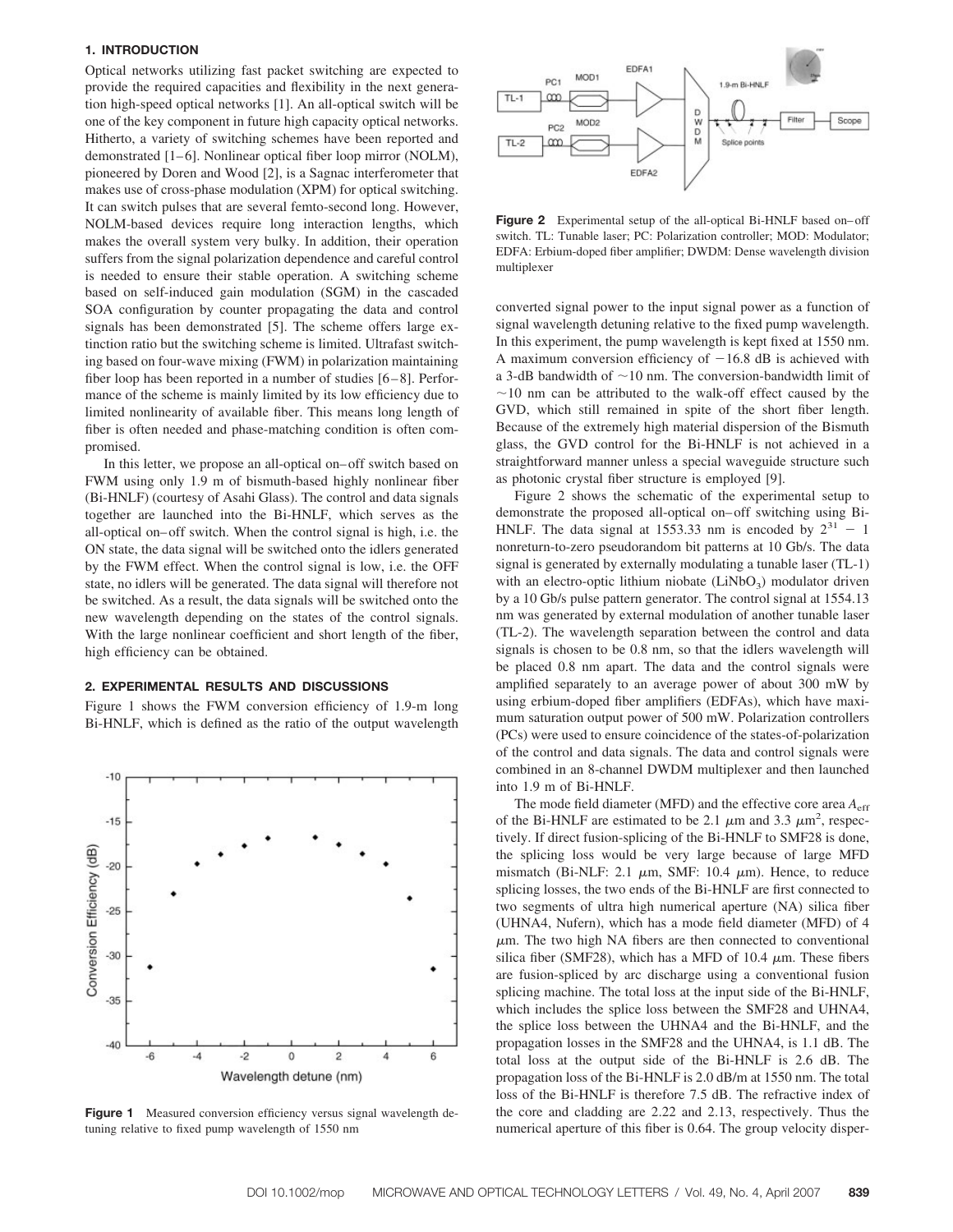

**Figure 3** Output spectra of FWM signals

sion (GVD) and the nonlinearity coefficients of the Bi-HNLF at 1550 nm are  $-280$  ps/nm/km and 1000  $W^{-1}$  km<sup>-1</sup>, respectively. The nonlinearity coefficient of this fiber is  $\sim$  100 times larger than that of the conventional silica-based highly nonlinear dispersionshifted fiber. Although the Bi-HNLF has a large normal GVD coefficient, which is mainly due to the material dispersion of the high refractive index glass, its effect however is not significant because of short fiber length used. Figure 3 shows the spectra of FWM signals measured at the output of the Bi-HNLF. Multiple wavelengths generated by the FWM process are observed. The newly generated wavelengths are 0.8 nm apart and they all carry the switched data. We used a thin film filter with a bandwidth of 0.6 nm to filter out the switched signal. The output is observed using an optical spectrum analyzer with 0.01 nm resolution and a 50 GHz sampling oscilloscope. Figures 4(a) and 4(b) depict the timing diagrams of the data and control signals, respectively. The control signal has an ON/OFF duration of 64 ns. The portion of data signal, which coincides with the ON duration of the control



**Figure 4** Timing diagrams of (a) 10 Gb/s NRZ data signal at 1553.33 nm, (b) synchronized control signal with on– off duration of 64 ns at 1554.13 nm, and (c) switched 10 Gb/s data signal at 1554.94 nm



**Figure 5** Magnified timing diagrams of (a) 10 Gb/s NRZ data signal at 1553.33 nm, (b) synchronized control signal with 64 ns on-off duration at 1554.13 nm, and (c) switched 10 Gb/s data signal 1554.94 nm

signal, will be switched and wavelength-converted by the FWM process, whereas the portion of the data signal, which coincides with the OFF period will be blocked. Figure 4(c) shows the timing diagram of the switched data signal at 1554.94 nm. Figure 5 depicts the magnified timing diagrams of Figure 4. The switched data has a relatively low noise level and high extinction ratio. The proposed on– off switch therefore can potentially operate at speed beyond 10 Gbit/s. The Figures 6(a) and 6(b) show the eye diagrams of the input data signal and the switched data signal, respectively. Clear eye opening and no pattern-dependent effect of the switched signal is observed. The thickness of the "1" rail is due to the beating between the in-band ASE of the two EDFAs, which transferred to the idlers.

# **3. CONCLUSION**

In conclusion, we have experimentally demonstrated all-optical on– off switching at 10 Gb/s based on four-wave mixing using only 1.9 m of bismuth-based highly nonlinear fiber. The demonstrated on– off switch has a fast response time, and the switched signal shows a high extinction ratio. The proposed on– off switch can potentially operate at speeds beyond 10 Gb/s.



**Figure 6** Eye diagrams of the (a) input data signal and (b) switched data signal